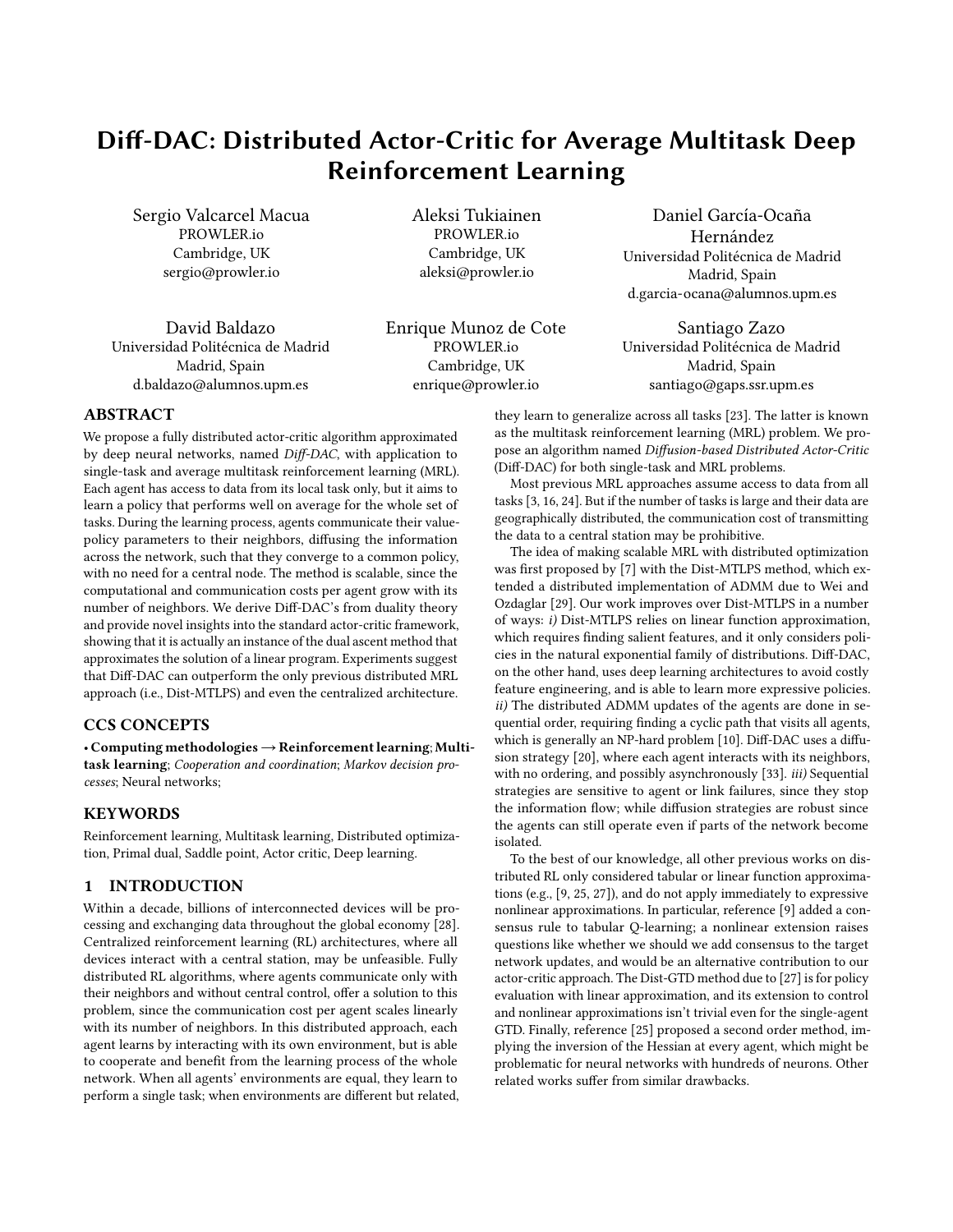Contributions. (1) We propose a fully distributed actor-critic deep reinforcement learning algorithm named Diff-DAC for the single and average multitask problem that scales gracefully to large number of tasks. (2) We re-derive the actor-critic framework from duality theory and show that it is an instance of dual-ascent to approximate the saddle-point of the Lagrangian of a linear program (LP). This derivation formalizes previous intuitions [\[17\]](#page-7-13) and provides novel insights, like a policy gradient that includes the advantage function explicitly, rather than as a variance reduction technique. (3) Experimental results suggest that Diff-DAC outperforms Dist-MTLPS, and that it is more stable and achieves better local optima than the centralized approach, without replay memory or target networks.

# 2 PROBLEM FORMULATION

In this section, we formalize tasks as Markov decision processes (MDPs), define a family of tasks and introduce the multitask optimization problem.

 $\overline{\text{Consider a parametric family of MDPs defined over finite}^1 \text{ state}}$  $\overline{\text{Consider a parametric family of MDPs defined over finite}^1 \text{ state}}$  $\overline{\text{Consider a parametric family of MDPs defined over finite}^1 \text{ state}}$ action sets, S and A. Each MDP of the family has state transition distribution,  $\mathcal{P}_{\theta}(s'|s, a)$ , reward function,  $r_{\theta}(s, a)$  and distribution<br>over the initial state  $u_{\theta}(s)$ .  $\forall s \leq s \leq a \in \mathbb{A}$ , that depend on some over the initial state,  $\mu_{\theta}(s)$ ,  $\forall s, s' \in \mathbb{S}$ ,  $a \in \mathbb{A}$ , that depend on some parameter  $\theta \in \Theta$ , where  $\Theta$  is a measurable connact set. The task parameter  $θ ∈ Θ$ , where  $Θ$  is a measurable compact set. The task family is given as a probability distribution over the parameter set, f, so that the parameter is a random variable<sup>[2](#page-0-0)</sup>:  $\theta = \theta \sim f$ . Let  $\pi : \mathbb{R} \times \mathbb{A} \mapsto [0, 1]$  be a stationary policy such that  $\pi(a|s)$  denotes  $\pi : \mathbb{S} \times \mathbb{A} \mapsto [0, 1]$  be a stationary policy, such that  $\pi(a|s)$  denotes the probability of taking action  $a$  at state  $s$ .

Let  $v : \Pi \times \mathbb{S} \mapsto \mathbb{R}$  denote the value function, such that  $v_{\theta}^{\pi}(s)$  is the value at state s when following policy  $\pi$ :

$$
\upsilon_{\theta}^{\pi}(s) \triangleq \mathsf{E}_{\pi, \mathcal{P}_{\theta}}\left[\sum_{t=0}^{\infty} \gamma^{t} r_{\theta}(s_{t}, a_{t}) \, \big| \, s_{0} = s\right],\tag{1}
$$

where  $E_{\pi, \mathcal{P}_{\theta}}[\cdot]$  is the expected value when  $a_t \sim \pi(\cdot|s_t)$  and  $s_{t+1} \sim \mathcal{P}_{\theta}(\cdot|\varepsilon, a_t)$ ; and  $0 \leq x \leq 1$  is the discount factor. Introduce the  $\mathcal{P}_{\theta}(\cdot|s_t, a_t)$ ; and  $0 \leq \gamma < 1$  is the discount factor. Introduce the vector of values:  $v_{\theta}^{\pi} \triangleq$ v  $\frac{\pi}{\theta}(s)$  $s \in \mathbb{R}^{|S|}$ .

Suppose we have observed  $\overline{\text{N}}$  tasks that correspond to parame-<br>s  $\overline{\text{S}}$   $\overline{\text{A}}$  .  $\overline{\text{N}}$  . Our goal is to learn a stationary policy that maximizes ters  $\{\hat{\theta}_k\}_{k=1}^N$ . Our goal is to learn a stationary policy that maximizes the *slobal* average value: the global average value:

$$
\text{maximize} \quad \overline{\mu}^{\top} \left( \sum_{k=1}^{N} \nu_{\theta_k}^{\pi} \right),\tag{2}
$$

where  $\overline{\mu}$  is a vector of positive convex combination weights.

We assume bounded rewards for all  $\theta \in \Theta$ , such that:

$$
|r_{\theta}(s, a)| \le R_{\text{max}} < \infty, \ \ \forall (s, a) \in \mathbb{S} \times \mathbb{A}, \tag{3}
$$

for some scalar  $R_{\text{max}}$ . Under this assumption we can easily ensure existence of solution to [\(2\)](#page-1-0). We define  $\pi^*$  as a policy that is a solution to (2) and  $\pi^*$  as its optimal value solution to  $(2)$ , and  $v$ <br>When all task pay solution to (2), and  $v^*$  as its optimal value.

When all task parameters  $\{\theta_k\}_{k=1}^N$  are equal, [\(2\)](#page-1-0) is the single-<br>k-PI, problem: when they differ (2) becomes an MPI, problem task RL problem; when they differ, [\(2\)](#page-1-0) becomes an MRL problem where we aim to learn a single policy that performs optimally in average for the whole set of tasks, although it might perform well



Figure 1: Example of network and detailed neighborhood. Blue nodes represent agents, and edges represent their connectivity. This network consists of  $N = 25$  agents, with average neighborhood size:  $|\overline{N}| = \frac{1}{N}$  $\frac{1}{N} \sum_{k=1}^{N} |N_k| = 4.2$ . On the right, the figure zooms over neighborhood  $\mathcal{N}_k$  (green area), where each agent  $k$  runs its own task instance of the swing-up cart-pole task (with different pole length and mass, defined by parameter  $\theta_k$ ). As explained in Sec. [5,](#page-3-0) agent k<br>transmits its neural network weights  $\xi_k$ , and  $\psi_k$ , to its transmits its neural network weights,  $\xi_{k,i}$  and  $w_{k,i}$ , to its<br>neighbors *i* and *l*: and it receives their weights  $\xi_{k,i}$  we cand neighbors *j* and *l*; and it receives their weights  $\xi_{j,i}, w_{j,i}$  and<br> $\xi_{k,i}, w_{k,i}$  and combines them with coefficients  $\varepsilon_{k,i}$  and  $\varepsilon_{k,i}$  reζ*l*,*i*, w<sub>l, *i*</sub>, ar<br>spectively.  $\xi_{l,i}, w_{l,i}$ , and combines them with coefficients  $c_{ik}$  and  $c_{lk}$ , re-

for some tasks but poorly for others. Experiments show that our solution to [\(2\)](#page-1-0) can outperform previous methods for more general formulations. Moreover, we consider this setting to be a stepping stone towards distributed task-dependent policies, as discussed in Sec. [7,](#page-6-0)

## 3 NETWORKED MULTIAGENT SETTING

In this section we introduce the networked multiagent setting that learns in a fully distributed manner.

We have a network of  $N$  agents, which is expressed as a graph,  $N$ . Each node, denoted  $k = 1, ..., N$ , corresponds to an agent that learns from data coming from its own task<sup>[3](#page-0-0)</sup>, with parameter  $\theta_k \sim f$ .<br>The edges in the graph represent communication links. We assume The edges in the graph represent communication links. We assume that the graph is connected (i.e., there is at least one path between every pair of agents).

<span id="page-1-0"></span>The graph can be represented by a non-negative matrix of size  $N \times N$ , denoted  $C \triangleq (c_{lk})_{l,k=1}^N$ , such that the element  $c_{lk} \ge 0$  represents the weight given by agent k to information coming from l.  $N \times N$ , denoted  $C = (c_{lk})_{l,k=1}^T$ , such that the element  $c_{lk} \ge 0$  represents the weight given by agent k to information coming from l.<br>Fach agent k is only allowed to communicate within its own neigh-Each agent  $k$  is only allowed to communicate within its own neighborhood,  $N_k$ , which is defined as the set of agents to which it is directly connected, including k itself:  $\mathcal{N}_k \triangleq \{l \in \{1, ..., N\} : c_{lk} > 0\}.$ In order to ensure that the information flows through the network, we require the following standard conditions on the connectivity matrix C, which make it doubly-stochastic and primitive [\[20,](#page-7-8) [27\]](#page-7-12):

$$
C^{\top}1\!\!1 = 1
$$
,  $C1\!\!1 = 1$ , and  $c_{lk} \geq 0$ ,  $k, l = 1, ..., N$ , (4)

<span id="page-1-2"></span><span id="page-1-1"></span>
$$
trace [C] > 0,
$$
 (5)

where 1 is a vector of ones. Although conditions  $(4)$ – $(5)$  seem restrictive, it turns out that there are procedures for every agent k

 $^{\rm 1}{\rm The}$  proposed Diff-DAC algorithm uses function approximation so that it is able to work in continuous state-action sets as well.

<sup>&</sup>lt;sup>2</sup>We use boldface font to denote random variables and regular font to denote instances or deterministic variables.

 $3$  For simplicity, we assume that each agent is allocated with one task, similar to [\[7\]](#page-7-5). The extension to multiple tasks per agent is trivial.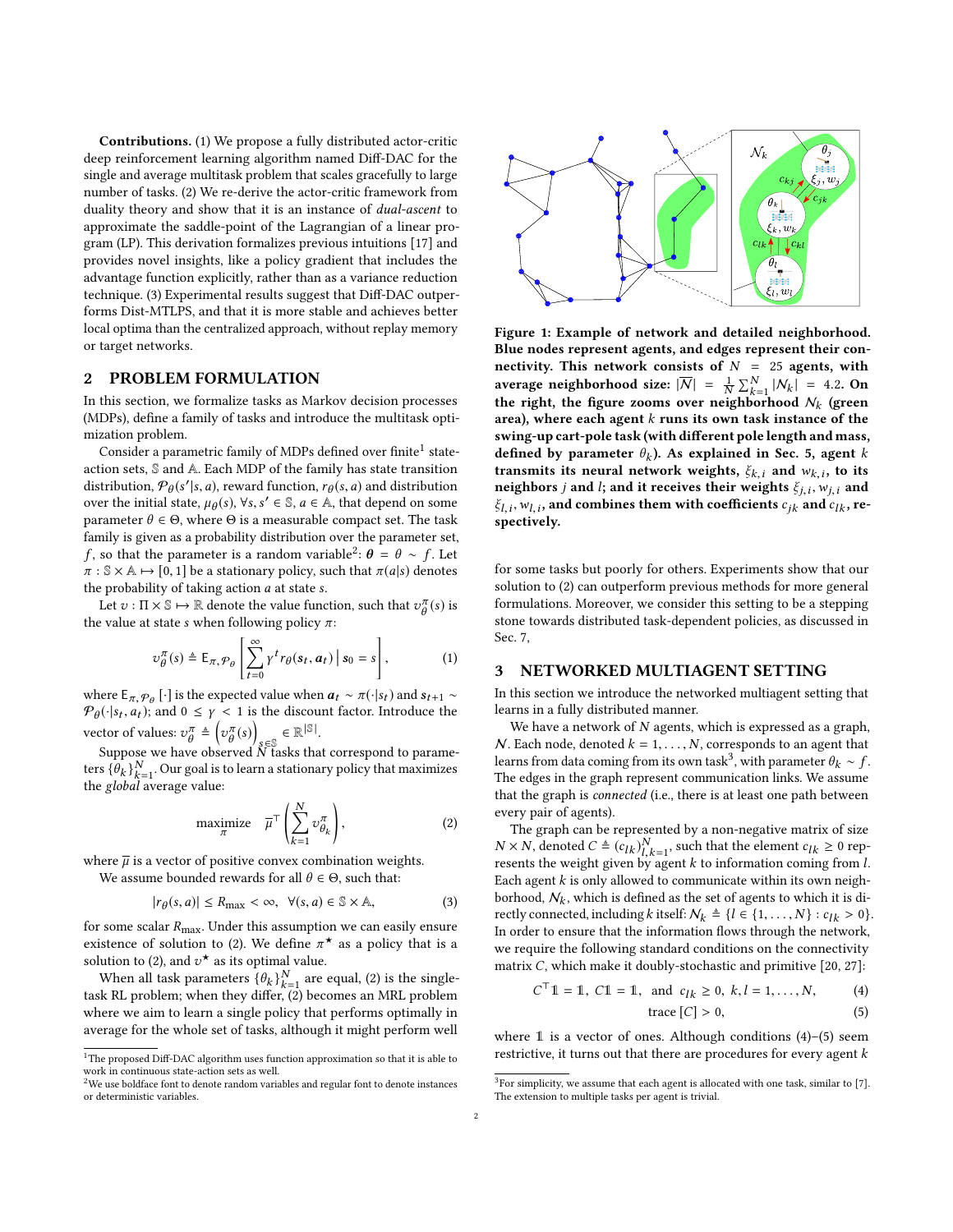to find the weights  $\{c_{lk}\}_{l \in \mathcal{N}_k}$  in a fully distributed manner, such that C satisfies the required conditions. One of such procedures is that C satisfies the required conditions. One of such procedures is the Hastings rule [\[32\]](#page-7-14), [\[20,](#page-7-8) p.492].

# 4 MULTITASK ACTOR-CRITIC FROM DUALITY THEORY

In this section, we reformulate MRL as a linear program (LP), and show that by applying dual ascent to the Lagrangian, we get a tabular model-based actor-critic method that solves [\(2\)](#page-1-0).

Introduce some average global variables:

$$
\overline{v}^{\pi} \triangleq \frac{1}{N} \sum_{k=1}^{N} v_{\theta_k}^{\pi},
$$
\n(6)\n  
\n
$$
\overline{v}(\mathbf{s}, a) \triangleq \frac{1}{N} \sum_{k=1}^{N} r_{\theta_k}(\mathbf{s}, a)
$$
\n(7)

$$
\overline{r}(s, a) \triangleq \frac{1}{N} \sum_{k=1}^{N} r_{\theta_k}(s, a),
$$
\n(7)  
\n
$$
\overline{\mathcal{P}}(s'|s, a) \triangleq \frac{1}{N} \sum_{k=1}^{N} \mathcal{P}_{\theta_k}(s'|s, a).
$$
\n(8)

The following lemma is key in our derivations, since it allows us to consider the multitask problem as a single MDP, with state-action reward and transitions given by  $\bar{r}$  and  $\bar{\mathcal{P}}$ .

 $\overline{k=1}$ 

THEOREM 1.  $\overline{\mathcal{P}}$  is a row-stochastic matrix.

PROOF. Stochastic matrices lie in a compact convex set [\[8,](#page-7-15) Th. 8.7], so that their convex combination lies in the same set [\[4,](#page-7-16) p.24]. More intuitively, note that  $\overline{\varphi}$  is just a finite mixture of the distributions of all tasks. □

Thus, we can use standard (i.e., single-task) optimal control results [\[18,](#page-7-17) pp. 143–151] for our setting. Let V denote the set of bounded real functions on S, with component wise partial order and norm  $||v|| \triangleq \sup_{s \in \mathbb{S}} |v(s)|$ .

COROLLARY 1. For any stationary policy  $\pi$ ,  $\overline{v}^{\pi}$  is the unique solu-<br>n in  $\mathbb{V}$ ,  $\forall s \in \mathbb{S}$ , of the Bellman equation: tion in  $\mathbb{V}$ ,  $\forall s \in \mathbb{S}$ , of the Bellman equation:

$$
\upsilon(s) = \sum_{a \in \mathbb{A}} \pi(a|s) \left( \overline{r}(s, a) + \gamma \sum_{s' \in \mathbb{S}} \overline{\mathcal{P}}(s'|s, a) \upsilon(s') \right). \tag{9}
$$

The Bellman operator  $\overline{T}$  :  $\mathbb{V} \mapsto \mathbb{V}$  for the new MDP defined by  $\overline{r}$ and  $\overline{\varphi}$  is given by:

$$
\left(\overline{T}\upsilon\right)(s) \triangleq \max_{a \in \mathbb{A}} \left[\overline{r}(s,a) + \gamma \sum_{s' \in \mathbb{S}} \overline{\mathcal{P}}(s'|s,a)\upsilon(s')\right].\tag{10}
$$

<span id="page-2-0"></span>COROLLARY 2.  $\overline{T}$  is a contraction mapping with fixed point  $v^{\star}$ .

Moreover, similar to single task optimal control theory [\[18,](#page-7-17) Sec. 9.1], we can reformulate [\(2\)](#page-1-0) as an LP.

minimize 
$$
\overline{\mu}^{\top} v
$$
  
\ns.t.  $v(s) \ge \overline{r}(s, a) + \gamma \sum_{s' \in \mathbb{S}} \overline{\mathcal{P}}(s'|s, a)v(s')$  (11)  
\n $\forall (s, a) \in \mathbb{S} \times \mathbb{A},$ 

From Corollary [2,](#page-2-0) we know that the feasible set of [\(11\)](#page-2-1) consists of the single point  $v^*$ .

Since problem [\(11\)](#page-2-1) satisfies Slater condition, strong-duality holds [\[4,](#page-7-16) Sec. 5.2.3] and the primal and dual optimal values are attained and equal. The Lagrangian of [\(11\)](#page-2-1) is given by:

<span id="page-2-2"></span>
$$
L(v,d) = \overline{\mu}^{\top} v + \sum_{(s,a) \in \mathbb{S} \times \mathbb{A}} d(s,a) \left( \overline{r}(s,a) + \gamma \sum_{s' \in \mathbb{S}} \overline{\mathcal{P}}(s'|s,a) v(s') - v(s) \right),
$$
 (12)

where the dual variable  $d \triangleq (d(s, a))_{(s, a) \in \mathbb{S} \times \mathbb{A}} \in \mathbb{R}^{\mathbb{S} \times \mathbb{A} \times \mathbb{B}}$  is a non-<br>negative vector of length  $\mathbb{S} \cup \mathbb{A} \cup \mathbb{A}$  denote the optimal dual negative vector of length  $|\mathcal{S}||A|$ . Let  $\frac{d^*}{d}$  denote the optimal dual variable, which might not be unique. The saddle point condition of [\(12\)](#page-2-2) is given by:

$$
\min_{v} \max_{d} L(v, d) = L(v^{\star}, d^{\star}) = \max_{d} \min_{v} L(v, d). \tag{13}
$$

There are multiple approaches to find a saddle point. We focus on the *dual-ascent* scheme [\[1\]](#page-7-18), which consists in alternating between: i) Finding a primal solution, given the dual variable; and *ii*) ascending in the direction of  $\nabla_d L(v, d)$ , given the primal variable.

First, we show how to update the *primal* variable given  $d$ :

<span id="page-2-8"></span><span id="page-2-4"></span>
$$
v \leftarrow \arg\min_{v \in \mathbb{R}^{|\mathbb{S}|}} L(v, d). \tag{14}
$$

Recall that the Karush-Kuhn-Tucker (KKT) conditions are sufficient for optimality in convex problems that satisfy Slater's condition and have differentiable objective and constraints [\[4,](#page-7-16) Sec. 5.5.3]. KKT conditions include the gradient of the objective and constraints with respect to the primal variable, nonnegativity of the dual variable (for inequality constraints), the feasibility constraints, and complementary slackness. Since problem [\(11\)](#page-2-1) is linear, first-order conditions do not depend on v, so that they hold  $\forall v \in \mathbb{R}^{|S|}$ . Thus, the only condition that depends on v is complementary slackness. the only condition that depends on  $v$  is complementary slackness:

$$
\sum_{(s,a)\in\mathbb{S}\times\mathbb{A}} d(s,a) \left( \overline{r}(s,a) + \gamma \sum_{s'\in\mathbb{S}} \overline{\mathcal{P}}(s'|s,a) \nu(s') - \nu(s) \right) = 0. \quad (15)
$$
  
Similar to the standard single-task problem [18. Sec. 6.9]. if we

<span id="page-2-3"></span>set  $\overline{\mu} \triangleq \frac{1}{N}$  $\frac{1}{N} \sum_{k=1}^{N} \mu_{\theta_k}^{\top}$ , it can be shown that our dual variable is an  $\sum_{k=1}^{N} \frac{Z_{k=1}}{P_{k}}$  improper discounted state-action visitation distribution, so that we can obtain the policy from d:

$$
\pi(a|s) = \frac{d(a,s)}{\rho(s)}, \text{ where } \rho(s) \triangleq \sum_{a' \in \mathbb{A}} d(a',s). \tag{16}
$$

Hence, the Bellman equation [\(9\)](#page-2-3), typically used to derive the critic in actor-critic methods, is sufficient to guarantee [\(15\)](#page-2-4).

Second, for the dual variable, we simply perform gradient ascent in the Lagrangian, yielding a recursion of the form:

<span id="page-2-9"></span><span id="page-2-7"></span><span id="page-2-6"></span><span id="page-2-5"></span>
$$
d \leftarrow [d + \alpha \nabla_d L(v, d)]^+, \tag{17}
$$

where  $\alpha$  is the step-size,  $[\cdot]^+$  denotes projection on the nonnegative<br>quadrant and the  $\nabla \cdot$  denotes gradient with dual variable d. quadrant, and the  $\nabla_d$  denotes gradient w.r.t. dual variable d:

$$
\nabla_d L(v, d) = \left(\frac{\partial L(v, d)}{\partial d(s, a)}\right)_{(s, a) \in \mathbb{S} \times \mathbb{A}}.
$$
\nInterestingly, note that the partial derivatives of the Lagrangian in

<span id="page-2-1"></span>[\(18\)](#page-2-5) are indeed the so named advantage function extended to our multitask problem:

$$
A(s, a) \triangleq \overline{r}(s, a) + \gamma \sum_{s' \in \mathbb{S}} \overline{\mathcal{P}}(s'|s, a) \upsilon(s') - \upsilon(s) = \frac{\partial L(\upsilon, d)}{\partial d(s, a)}.
$$
 (19)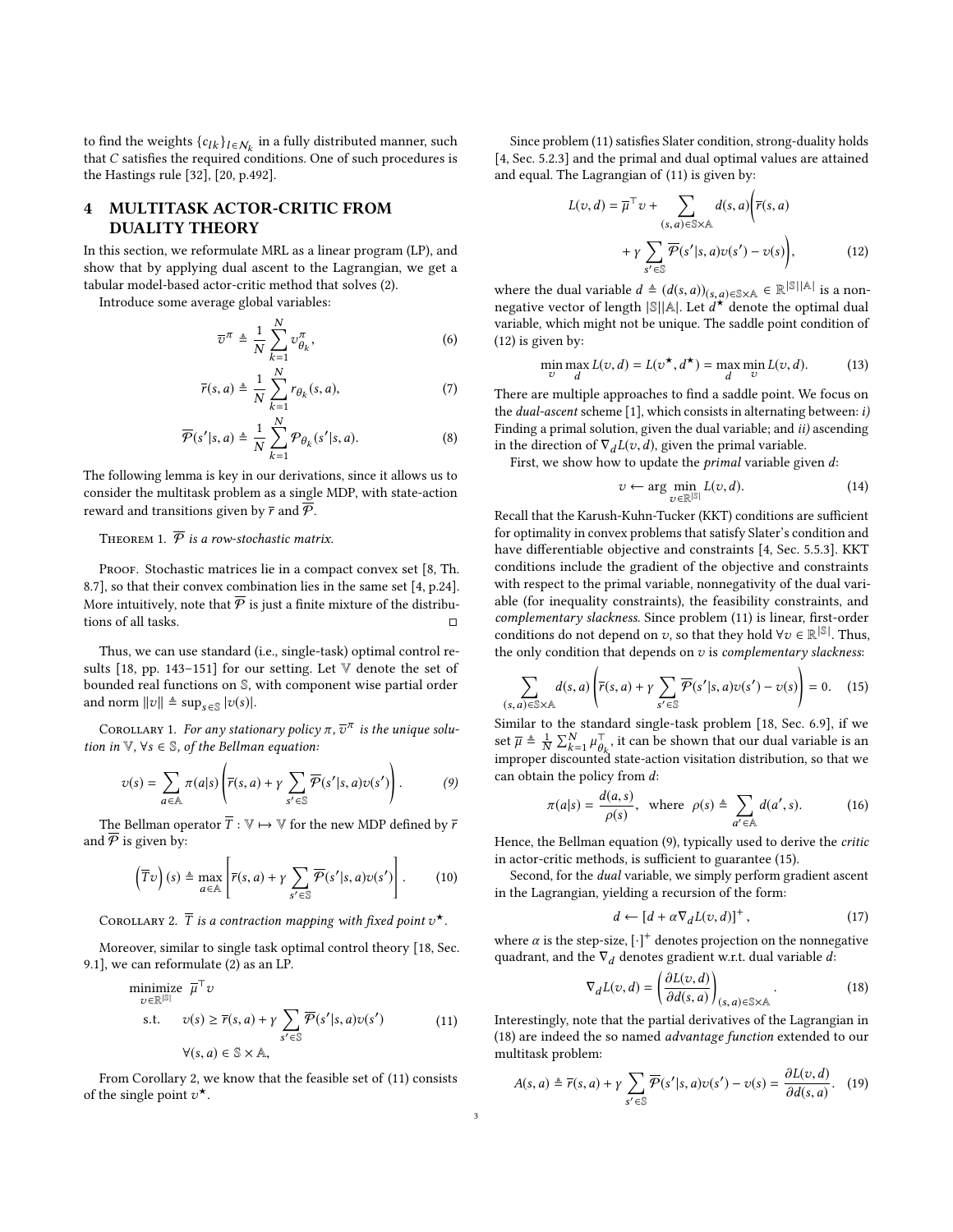If we learn  $d^{\star}$ , we can use [\(16\)](#page-2-6) to obtain  $\pi^{\star}$ , so that recursion [\(17\)](#page-2-7)<br>can be seen as an *actor* undate. Thus (9) and (17) define a novel can be seen as an actor update. Thus, [\(9\)](#page-2-3) and [\(17\)](#page-2-7) define a novel tabular model-based actor-critic method. In the following, we extend this approach to a model-free distributed actor-critic method with neural network approximations.

# <span id="page-3-0"></span>5 DISTRIBUTED DEEP ACTOR-CRITIC

In order to use diffusion strategies [\[20\]](#page-7-8) to derive a distributed optimization method, we have to express the global objective as a convex combination of each agent's local objective. Thus every agent can optimize its objective from local data; and by communicating with their neighbors, all agents converge to a common solution that optimizes the global objective. We do this for both critic and actor.

## 5.1 Distributed policy evaluation: Critic

When computing the critic for large (or continuous) state-action sets, it is common to approximate the value function with some parametric function  $v_{\xi}(s) \approx v(s)$ , where  $\xi \in \mathbb{R}^{M_{\nu}}$  denotes the parameter vector of length M. We choose neural networks with parameter vector of length  $M_v$ . We choose neural networks with multiple hidden layers (i.e., deep learning) as parametric approximators. Hence, we can learn the network weights,  $\xi$ , by transforming [\(9\)](#page-2-3) into a nonlinear regression problem:

$$
\underset{\xi \in \mathbb{R}^{M_{\upsilon}}}{\text{minimize}} \quad J(\xi) \triangleq \mathsf{E}\left[\left(\upsilon_{\xi}\left(s_{t}\right)-\overline{\boldsymbol{y}}_{t}\right)^{2}\right],\tag{20}
$$

where the target values are given by:

$$
\overline{\boldsymbol{y}}_t \triangleq \overline{r}(\boldsymbol{s}_t, \boldsymbol{a}_t) + \gamma \sum_{s' \in \mathbb{S}} \overline{\mathcal{P}}(s' | \boldsymbol{s}_t, \boldsymbol{a}_t) v_{\xi}(s'). \tag{21}
$$

In order to derive a diffusion-based distributed critic, we have to reformulate the problem as minimizing the convex combination of costs that depend only on a single task each. The cost for each individual task takes the form:

$$
\widetilde{J}_k(\xi) \triangleq \mathsf{E}\left[\left(v_{\xi}\left(\boldsymbol{s}_t\right)-\boldsymbol{y}_{k,\,t}\right)^2\right],\ k=1,\ldots,N,\tag{22}
$$

where  $\mathbf{y}_{k,t}$  is the target from task k at time t, given by

$$
\boldsymbol{y}_{k,t} = r_{\theta_k}(\boldsymbol{s}_t, \boldsymbol{a}_t) + \gamma \sum_{s' \in \mathcal{S}} \mathcal{P}_{\theta_k}(s'| \boldsymbol{s}_t, \boldsymbol{a}_t) v_{\xi}(s'),
$$

such that  $\overline{y}_t = 1/N \sum_{k=1}^{N} y_{k,t}$ . Now, in order to obtain a cost that is a combination of the individual costs, we can use Jensen's inequality to upper bound  $J(\xi)$  by another function,  $J(\xi)$ , and use this upper bound as surrogate cost:

$$
\widetilde{J}(\xi) \triangleq \frac{1}{N} \sum_{k=1}^{N} \widetilde{J}_k(\xi) = \frac{1}{N} \sum_{k=1}^{N} \mathsf{E}\left[ \left( v_{\xi} \left( \mathbf{s}_t \right) - \mathbf{y}_{k,t} \right)^2 \right]
$$
\n
$$
\geq \mathsf{E}\left[ \left( \frac{1}{N} \sum_{k=1}^{N} \left( v_{\xi} \left( \mathbf{s}_t \right) - \mathbf{y}_{k,t} \right) \right)^2 \right] = J(\xi). \tag{23}
$$

 Now, we can apply diffusion stochastic-gradient-descent (SGD) strategies [\[20\]](#page-7-8), which consist of two steps: adaptation and combination. During the adaptation step, each agent performs SGD on its individual cost,  $\widetilde{J}_k$ , to obtain some intermediate-parameter update.<br>Then, each agent combines the intermediate-parameters from its Then, each agent combines the intermediate-parameters from its

neighbors. These two steps are described by the following updates, which run in parallel for all agents  $k = 1, \ldots, N$ :

$$
\widehat{\xi}_{k,i+1} = \xi_{k,i} - \alpha_{i+1} \widehat{\nabla}_{\xi} \widetilde{J}_k(\xi_{k,i}),
$$
\n(24a)

<span id="page-3-4"></span>
$$
\xi_{k,i+1} = \sum_{l \in \mathcal{N}_k} c_{lk} \hat{\xi}_{l,i+1},\tag{24b}
$$

where *i* is the iteration index;  $\alpha_i$  is the step-size; and  $\hat{\nabla}_{\xi} \tilde{J}_k(\xi_k, i)$  is the stochastic gradient evaluated at  $\tilde{\kappa}_k$ , estimated from samples the stochastic gradient evaluated at  $\xi_{k,i}$ , estimated from samples<br>  $\left\{ (s_{k,t}, a_{k,t}, r_{k,t+1}, s_{k,t+1}) \right\}_{t=0}^{T_{k,i}}$  of the *i*-th episode, of length  $T_{k,i}$ ,<br>
gathered by the *k*-th agent. We use Monte Carlo estimates fo the stochastic gradient evaluated at  $\xi_{k,i}$ , estimated from samples gathered by the k-th agent. We use Monte Carlo estimates for<br>the terms  $u_n = \sum_{k=1}^{T_{k,i}} u^{j-t_n}$  (for simplicity) where  $\mathbf{r}$ the target  $y_{k,t} = \sum_{j=t}^{T_{k,t}} \gamma$  $j-t$ <sup>r</sup> $r$ <sub>k,j+1</sub> (for simplicity), where  $r$ <sub>k,j+1</sub> ≜  $r_{\theta_k}(s_{k,j}, a_{k,j})$  is a shorthand. Then, the stochastic gradient is given<br>by: by:

$$
\widehat{\nabla}_{\xi}\widetilde{J}_{k}(\xi_{k,i}) = \frac{1}{T_{k,i}}\sum_{t=0}^{T_{k,i}}\nabla_{\xi}v_{\xi_{k,i}}(s_{k,t})\left(v_{\xi_{k,i}}(s_{k,t})-y_{k,t}\right). \quad (25)
$$

We remark that each agent learns from its current episode, without replay buffer, similar to A3C [\[14\]](#page-7-19), but in a fully distributed fashion, as opposed as having multiple threads updating the same neural network at a single location.

### 5.2 Distributed policy gradient: Actor

For large state-action sets, it is convenient to approximate the policy with a parametric function. Again, we consider expressive deep neural networks for the policy. From [\(16\)](#page-2-6), we can rewrite the Lagrangian as:

<span id="page-3-1"></span>
$$
L(v, \pi, \rho) = \overline{\mu}^{\top} v + \sum_{(s, a) \in \mathbb{S} \times \mathbb{A}} \pi(a|s) \rho(s) A(s, a).
$$
 (26)

Let  $\pi_w \approx \pi$  denote the parametric approximation of the actual policy, where  $w \in \mathbb{R}^{M_{\pi}}$  is the parameter vector of length  $M_{\pi}$ .<br>Penhasing  $\pi$  with  $\pi$  in (26) we obtain an approximate Lagrangian Replacing  $\pi$  with  $\pi_w$  in [\(26\)](#page-3-1), we obtain an approximate Lagrangian,  $\widetilde{L}(v,w,\rho) \approx L(v,\pi,\rho)$ , of the form:

<span id="page-3-2"></span>
$$
\widetilde{L}(v, w, \rho) = \overline{\mu}^{\top} v + \sum_{(s, a) \in \mathbb{S} \times \mathbb{A}} \pi_w(a|s) \rho(s) A(s, a).
$$
 (27)

Thus, in order to approximate the saddle point condition [\(13\)](#page-2-8), we can move in the ascent direction of the gradient of [\(27\)](#page-3-2) w.r.t. the policy parameter, which is given by:

$$
\nabla_{w}L(v, w, \rho) = \nabla_{\pi_{w}}L(v, w, \rho)\nabla_{w}\pi_{w}
$$
\n
$$
= \left(\nabla_{w}\pi_{w}(a_{1}|s_{1}), \ldots, \nabla_{w}\pi_{w}(a_{|\mathbb{A}|}|s_{|\mathbb{S}|})\right)^{\top}
$$
\n
$$
\left(\frac{\partial \widetilde{L}(v, w, \rho)}{\partial \pi_{w}(a|s)}\right)_{(s, a) \in \mathbb{S} \times \mathbb{A}} \qquad \qquad \left. \frac{\partial L(v, w, \rho)}{\partial \pi_{w}(a|s)}\right)_{(s, a) \in \mathbb{S} \times \mathbb{A}} \qquad \qquad \left. \frac{\partial L(v, w, \rho)}{\partial \pi_{w}(a|s)}\right|
$$
\n
$$
= \sum_{s \in \mathbb{S}} \rho(s) \sum_{a \in \mathbb{A}} \nabla_{w}\pi_{w}(a|s) A(s, a)
$$
\n
$$
= \sum_{s \in \mathbb{S}} \rho(s) \sum_{a \in \mathbb{A}} \pi_{w}(a|s) \nabla_{w} \log \pi_{w}(a|s) A(s, a), \qquad (28)
$$

<span id="page-3-3"></span>where we used:  $\nabla_w \pi_w(a|s) = \pi_w(a|s) \nabla_w \log \pi_w(a|s)$ .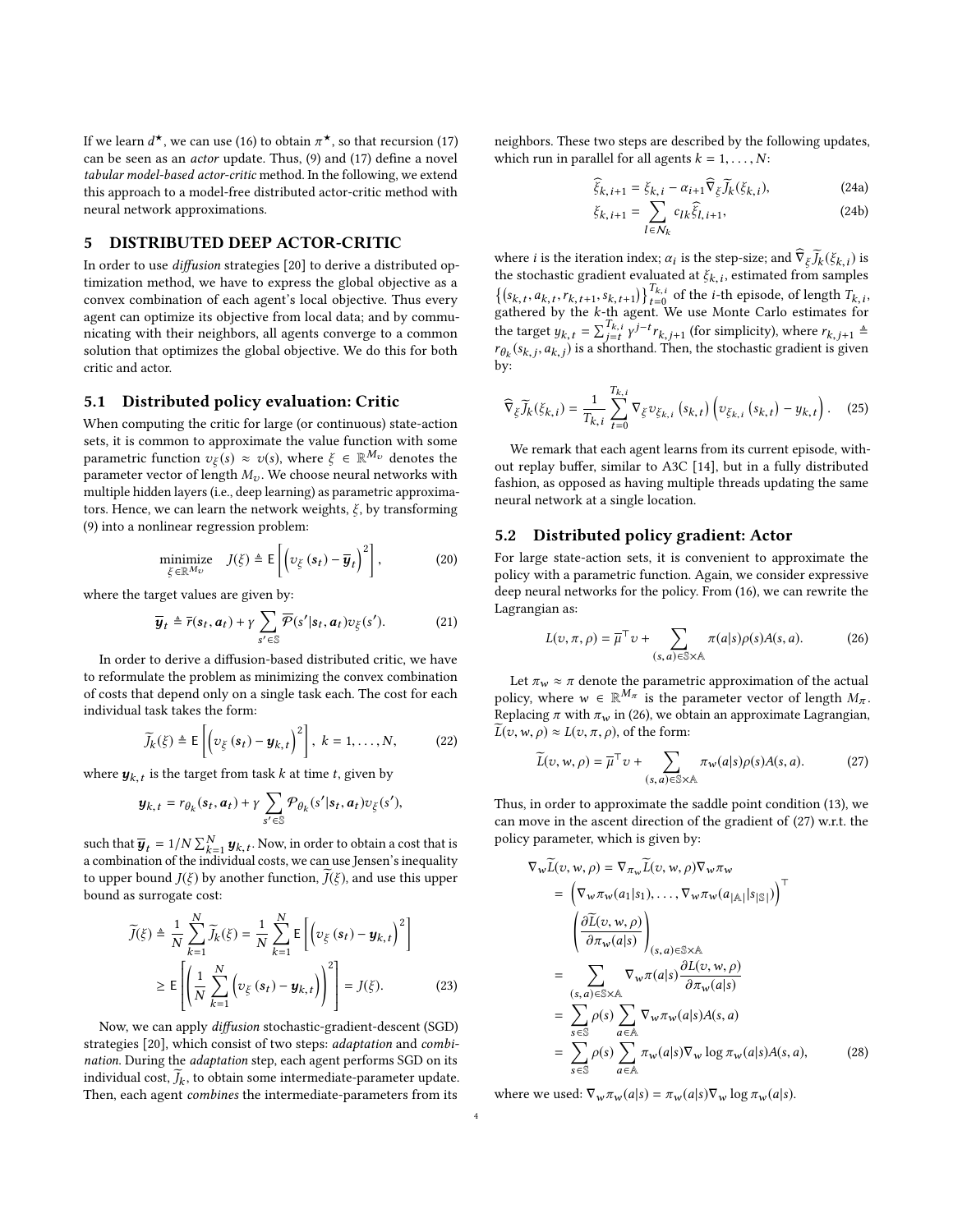Since we have replaced d with two variables,  $\pi_w$  and  $\rho$ , we also require an optimality condition for  $ρ$ , which is given by:

$$
\nabla_{\rho}\widetilde{L}(v, w, \rho) = \sum_{(s, a) \in \mathbb{S} \times \mathbb{A}} \pi_w(a|s)A(s, a) = 0
$$
 (29)

Note that [\(29\)](#page-4-0) is the same policy evaluation condition provided by the critic, so we do not need to compute it again.

Interestingly, [\(28\)](#page-3-3) is similar to previous policy gradient theorems [\[22\]](#page-7-20), with the important difference that it yields the advantage function explicitly; while previous works motivated the baseline mainly as a variance reduction technique [\[2,](#page-7-21) [30\]](#page-7-22).

In order to derive a fully distributed actor, let us write the multitask advantage function [\(19\)](#page-2-9) as the convex combination of advantage functions for the individual tasks:

$$
A(s,a) = \frac{1}{N} \sum_{k=1}^{N} A_k(s,a),
$$
\n(30)

$$
A_k(s, a) \triangleq r_{\theta_k}(s, a) + \gamma \sum_{s' \in \mathbb{S}} \mathcal{P}_{\theta_k}(s'|s, a) \upsilon(s') - \upsilon(s). \tag{31}
$$

Hence, we write the approximate Lagrangian for each task:

$$
\widetilde{L}_k(v, w, \rho) \triangleq \mu_{\theta_k}^{\top} v + \sum_{(s, a) \in \mathbb{S} \times \mathbb{A}} \pi_w(a|s) \rho(s) A_k(s, a), \tag{32}
$$

such that  $\widetilde{L}(v, w, \rho) = \frac{1}{N}$ <br>Similar to the critic  $\frac{1}{N} \sum_{k=1}^{N} \widetilde{L}_k(v, w, \rho)$ .

Similar to the critic, once we have expressed the multitask approximate Lagrangian as the convex combination of the approximate Lagrangian of each individual task, we can apply diffusion SGD to perform the actor update, with smaller step-size,  $\beta_{i+1} \leq$  $\alpha_{i+1}$ , to approximate convergence of the critic at every actor update:

$$
\widehat{w}_{k,i+1} = w_{k,i} + \beta_{i+1} \widehat{\nabla}_w \widetilde{L}_k(v_{\xi_{k,i}}, w_{k,i}, \rho), \tag{33a}
$$

$$
w_{k,i+1} = \sum_{l \in N_k} c_{lk} \widehat{w}_{l,i+1},\tag{33b}
$$

where each agent estimates its stochastic gradient as:

$$
\widehat{\nabla}_{w}\widetilde{L}_{k}(v_{\xi_{k,t}}, w, \rho) = \frac{1}{T_{k,t}} \sum_{t=0}^{T_{k,t}} \nabla_{w} \log \pi_{w}(a_{k,t}|s_{k,t}) \widehat{A}_{k,t},
$$
\n(34)

and  $\widehat{A}_{k,t}$  can be any approximation of the advantage function [\[21\]](#page-7-23).<br>We use the simple estimate: We use the simple estimate:

$$
\widehat{A}_{k,t} = \sum_{j=t}^{T_{k,i}} \gamma^{j-t} r_{k,j+1} - v_{\xi_{k,i}}(s_{k,t}).
$$
\n(35)

Two remarks: i) In order to simplify the implementation, we set the target  $y_{k,t}$  to be the empirical return, so that the stochastic gradient of the critic in (25) is the negative advantage estimate gradient of the critic in [\(25\)](#page-3-4) is the negative advantage estimate:  $\widehat{\nabla}_{\xi} \widetilde{J}_k(\xi_{k,i}) = -\widehat{A}_{k,t}.$  ii) Note that replacing  $\xi_{k,i}$  with  $\xi_{k,i+1}$  in (33a)-(33b) and (34)-(35) in a Gauss-Seidel fashion might lead to  $v_{\xi}J_k(s_{k,i}) = -A_{k,i}.$  *u*) note that replacing  $s_{k,i}$  with  $s_{k,i+1}$  in [\(33a\)](#page-4-1)–[\(33b\)](#page-4-2) and [\(34\)](#page-4-3)–[\(35\)](#page-4-4), in a Gauss-Seidel fashion, might lead to faster convergence.

A detailed description of Diff-DAC is given in Algorithm [1.](#page-4-5)

## 6 NUMERICAL EXPERIMENTS

We evaluate the performance of Diff-DAC on three MRL problems of varying levels of difficulty. We use  $\gamma = 0.99$  for all tasks:

Cart-pole balance: We use the OpenAI Gym [\[5\]](#page-7-24) implementation, but with continuous force. The action follows a Gaussian

<span id="page-4-0"></span>Algorithm 1: Diff-DAC. This algorithm runs in parallel at every agent  $k = 1, \ldots, N$ .

<span id="page-4-5"></span>Input: Maximum number of episodes E, maximum number of steps per episode T, learning rate sequences  $(\alpha_i, \beta_i)$ .

1: Initialize critic,  $v_{\xi_{k,0}}$ , and actor,  $\pi_{w_{k,0}}$ , networks,  $\forall k \in \mathcal{N}$ .<br>2. Initialize opisode counter  $i = 0$ .

- 2: Initialize episode counter,  $i = 0$ .
- 3: **while**  $i < E$ :<br>4: Initialize
- Initialize empty trajectory,  $\mathbb{M}_k = \{\}.$
- 5: Initialize step counter:  $t = 0$ .<br>6: Observe  $s_{k=0}$ .
- 6: Observe  $s_{k,0}$ .
- 7: **while**  $t < T$  and not terminal state:<br>8: Select action  $a_{k-t} \sim \pi_{w_{k-1}}(\cdot|s_{k-t})$ .
- 8: Select action  $a_{k,t} \sim \pi_{w_{k,t}}(\cdot|s_{k,t})$ .
- 9: Execute  $a_{k,t}$  and observe  $r_{k,t+1}$  and  $s_{k,t+1}$ .
- 10: Store tuple  $(s_{k,t}, a_{k,t}, r_{k,t+1}, s_{k,t+1})$  in  $\mathbb{M}_k$ .<br>
Indete step counter:  $t \leftarrow t+1$ .
- 11: Update step counter:  $t \leftarrow t + 1$ .<br>12: **end while**
- end while

 $15:$ 

13: **for** each sample  $t \in M_k$ :<br>14. Compute advantage fi

14: Compute advantage function:  
\n
$$
\widehat{A}_{1} = \sum_{i} \left| \frac{M_k}{v} \right| \frac{v}{v} + r_1 \dots = 7/r
$$

$$
\hat{A}_{k,t} = \sum_{j=t}^{|\mathbb{M}_k|} \gamma^{j-t} r_{k,j+1} - v_{\xi_{k,t}}(s_{k,t})
$$

16: Compute distributed critic gradient:

$$
\widehat{\xi}_{k,i+1} = \xi_{k,i} + \frac{\alpha_{i+1}}{|\mathbb{M}_k|} \sum_{t=0}^{|\mathbb{M}_k|} \nabla_{\xi} v_{\xi_{k,i}} (s_{k,t}) \widehat{A}_{k,t}
$$

$$
\xi_{k,i+1} = \sum_{l \in \mathcal{N}_k} c_{lk} \widehat{\xi}_{l,i+1}
$$

<span id="page-4-2"></span><span id="page-4-1"></span>17: Compute distributed actor update:

$$
\begin{aligned} \widehat{w}_{k,i+1} &= w_{k,i} + \frac{\beta_{i+1}}{|\mathbb{M}_k|} \sum_{t=0}^{|\mathbb{M}_k|} \nabla_{w} \log \pi_{w_{k,i}}(a_{k,t} | s_{k,t}) \widehat{A}_{k,t} \\ w_{k,i+1} &= \sum_{l \in \mathcal{N}_k} c_{lk} \widehat{w}_{l,i+1} \end{aligned}
$$

18: Update episode counter:  $i \leftarrow i + 1$ . 19: end while

<span id="page-4-3"></span>**Return:** Critic and actor weights:  $\xi_{k,E}$ ,  $w_{k,E}$ .

<span id="page-4-4"></span>distribution with mean in the interval [−10, <sup>10</sup>]. The episode finishes when the pole is beyond 12 degrees from vertical, cart moves more than <sup>2</sup>.<sup>4</sup> units from the center, or run for <sup>200</sup> time-steps. The single task uses parameters (0.1, <sup>0</sup>.5, <sup>1</sup>.0) for the pole mass, pole half-length and cart mass, respectively. The MRL problem consists of <sup>25</sup> tasks: pole mass in {0.1, <sup>0</sup>.325, <sup>0</sup>.55, <sup>0</sup>.775, <sup>1</sup>}, pole length in {0.05, <sup>0</sup>.1625, <sup>0</sup>.275, <sup>0</sup>.3875, <sup>0</sup>.5}, and cart mass 1.

Inverted pendulum: The pendulum consists of a rigid pole and an actuated joint, with maximum torque clipped to interval [−2, 2]. The pendulum starts at a random angle in [ $-\pi$ ,  $\pi$ ], with uniform distribution. The goal is to take the pendulum to the upright position and balance. The MRL problem consists of 25 tasks with mass in {0.8, <sup>0</sup>.9, <sup>1</sup>.0, <sup>1</sup>.1, <sup>1</sup>.2}, and length in {0.8, <sup>0</sup>.9, <sup>1</sup>.0, <sup>1</sup>.1, <sup>1</sup>.2}. The single task pole mass and length are (1.0, <sup>1</sup>.0).

Cart-pole swing-up: We extend cart-pole balance to the case where the pole starts from the bottom and the task is to swing up the pole to the upright position and balance. The reward function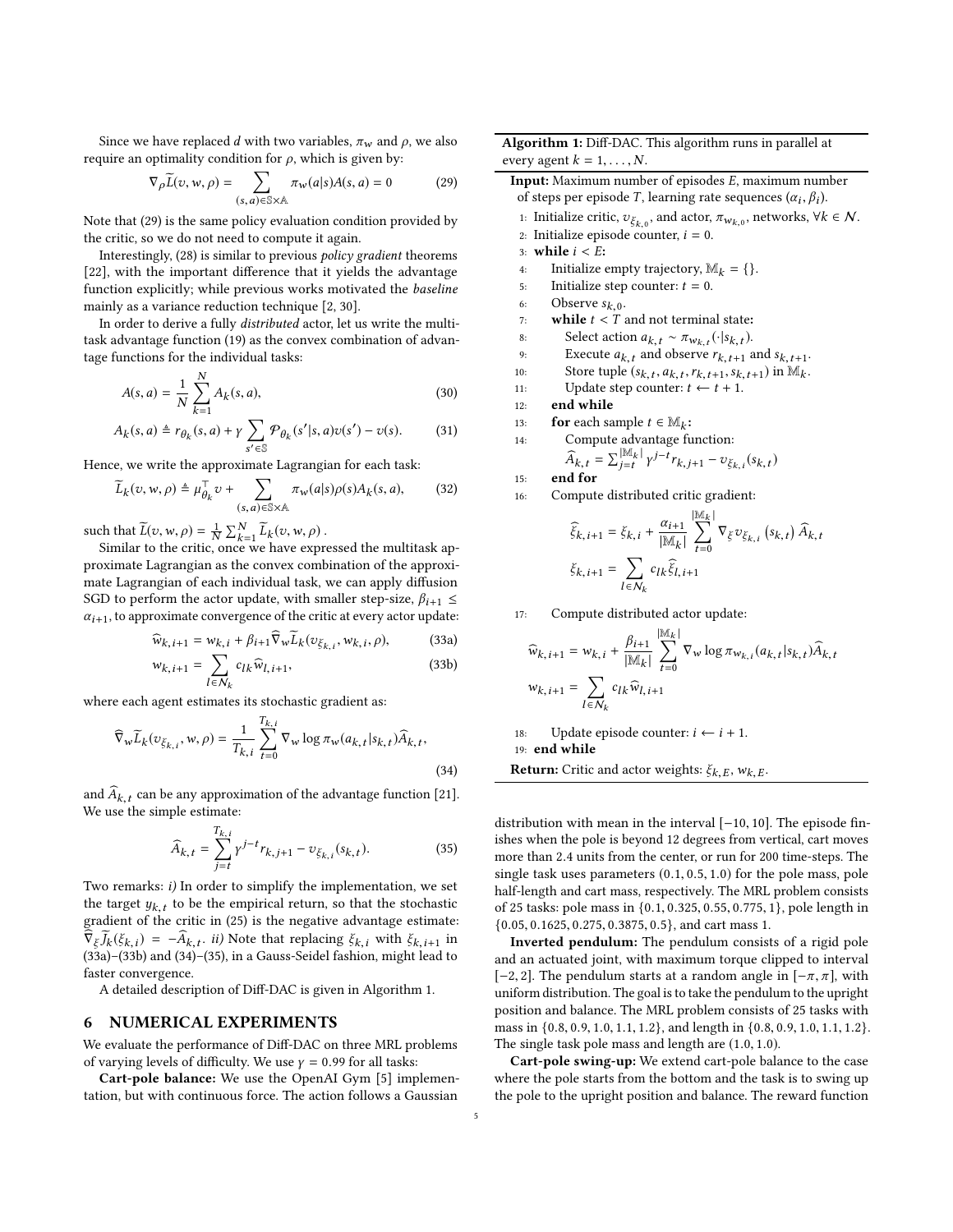is  $r = \frac{2}{1+e^d} + \cos(\psi)$ , where d is the Euclidean distance of the nole from the treats enter and unright position and this the nole pole from the track center and upright position, and  $\psi$  is the pole angle. This is a much more difficult task than standard cart-pole and more difficult than the inverted pendulum due to more complex dynamics. The cart-pole swing-up MRL problem consists of 25 tasks, where pole mass is in {0.1, <sup>0</sup>.2, <sup>0</sup>.3, <sup>0</sup>.4, <sup>0</sup>.5}, pole half-length is in {0.2, <sup>0</sup>.4, <sup>0</sup>.6, <sup>0</sup>.8, <sup>1</sup>.0}, and cart mass is <sup>0</sup>.5. The single task uses parameters (0.5, <sup>0</sup>.25, <sup>0</sup>.5) for the pole mass, pole half-length and cart mass respectively.

We compare Diff-DAC with Dist-MTLPS for the MRL problem in the cart-pole balance environment. In particular, we compare against two variants of Dist-MTLPS, which consist in using two standard policy search methods, namely Reinforce [\[30\]](#page-7-22) and PoWER [\[12\]](#page-7-25), for solving the individual tasks. We only compare Diff-DAC with Dist-MTLPS in the cart-pole balance task, since the other two environments are uncontrollable with linear policies from raw data (since, e.g., the force with which the cart supports the pole is a nonlinear function of the system state) and nonlinear features are required [\[6,](#page-7-26) [19\]](#page-7-27). Our goal is to compare the performance of the single but expressive neural network policy provided by Diff-DAC with the task-specialized but less expressive linear policies provided by Dist-MTLPS.

We also compare Diff-DAC with Cent-AC, which has only one agent (central coordinator) that gathers and process samples from all the tasks synchronously and has the same neural network architectures and hyperparameters as Diff-DAC. We remark that we use two versions of exactly the same vanilla actor-critic algorithm, where their only difference is whether there is a single agent with access to all the data (Cent-AC) or multiple networked agents with access to local datasets (Diff-DAC).

Although experimenting with more environments and benchmarking with more algorithms would be helpful, testing in these simple environments is already useful, as they illustrate the behavior of the algorithms, without having to handle complex neural network architectures.

The network consists of  $N = 25$  agents, randomly deployed in a 2D world, with average degree  $|\overline{\mathcal{N}}| \triangleq \sum_{k=1}^{N} |\mathcal{N}_k| \approx 4.2$ . In particular, the 2D world is a unit square; two agents are connected if their distance is smaller than  $\sqrt{\left(\vert \overline{\mathcal{N}} \vert^{\star} + 1\right)/(N\pi)}$ , where  $\vert \overline{\mathcal{N}} \vert^{\star}$ is some target average degree that we want to approximate. We tried as many random deployments as needed until obtaining a connected network. To test the effect of the network topology on performance, we also include two additional networks of  ${\cal N}=25$ and  $|\overline{N}| = 7.4$ , and  $N = 100$  and  $|\overline{N}| = 20$  (see results in Figure [5\)](#page-6-1). Matrix C was obtained with the Hastigs-rule [\[20,](#page-7-8) p.492] in all cases, so that [\(4\)](#page-1-1)–[\(5\)](#page-1-2) hold. We remark that the network topologies used in the experiments are not related to any form of task similarity, but they reflect the sparse connectivity that appears naturally when

The critic and actor neural networks consist of 2 hidden layers of 400 neurons each with ReLu activation functions. The output layer for the critic network is linear. The output of the actor network includes a tanh activation function that determines the mean of a normal distribution, and a *Softplus* activation function that determines the variance for the normal distribution. We also included

agents and data are geographically distributed.

an extra penalty in the loss function equal to the entropy of the policy, with penalty coefficient <sup>0</sup>.0005. Thus, both the mean and the variance are learned for the policy. We use ADAM optimizer [\[11\]](#page-7-28), with learning rate <sup>0</sup>.<sup>01</sup> for critic and <sup>0</sup>.<sup>001</sup> for actor. Diff-DAC performs a learning step  $(i \leftarrow i + 1)$  every fifth episode.

The return of the tasks is reported as the (undiscounted) total rewards every 20 episodes and is averaged over 10 test episodes at each point. Figures show the median and first and third quartiles of the distribution of the average return of all the tasks. Each epoch consists of 5 episodes per epoch and per agent in Diff-DAC, and <sup>5</sup>N episodes in total per epoch for Dist-MTLPS and Cent-AC, so that the three algorithms simulate the same number of episodes. Every experiment was repeated at least 6 times.

In Figure [2](#page-6-2) (bottom), we observe that Diff-DAC learns faster than Dist-MTLPS Reinforce and reaches better asymptotic performance. Dist-MTLPS PoWER converges faster than Diff-DAC, however the asymptotic performance of the latter is much better. This is remarkable since Dist-MTLPS learns one different policy per task, while Diff-DAC learns a single policy common to all tasks. We remark that both PoWER and Reinforce—used by Dist-MTLPS for solving the individual tasks—are able to achieve optimal asymptotic performance in the standard cart-pole balance single-task (similar to the results in Fig. [2-](#page-6-2)top).

In Figures [2](#page-6-2)[–4,](#page-6-3) we also observe that Diff-DAC converges slower than the Cent-AC, which was expected since the latter can compute the gradients with data from all tasks at every iteration, while the former has to wait until the parameters are diffused across the network. However, Diff-DAC usually achieves similar or higher asymptotic performance and more stability, in both single task and multitask problems, which was also expected due to the already reported enhanced robustness against local optima of diffusion strategies for nonconvex optimization problems [\[26,](#page-7-29) Ch. 4]. This is shown in Figure [2](#page-6-2) (top) and Figures [3](#page-6-4) (top and bottom), where Cent-AC tends to reach the optimal faster, but is unstable; and in Figures [2](#page-6-2) (bottom) and Figures [4](#page-6-3) (top and bottom) where the asymptotic performance of Diff-DAC is always higher than Cent-AC. We guess that the instability of Cent-AC may be alleviated by adding a replay buffer [\[13,](#page-7-30) [15\]](#page-7-31) or randomizing agents' samples to reduce their correlation, simulating asynchronicity (similar to asynchronous methods like A3C [\[14\]](#page-7-19)). However, our goal with these experiments is not to compare with SOTA centralized algorithms—which use several advancements to stabilize or improve performance—, but to evaluate whether diffusion is not only a feasible distributed strategy but also a valid alternative to stabilize learning. Thus, we decided to use vanilla central actor-critic vs. vanilla distributed actor-critic, where their only difference is having a single agent with all the data vs. having multiple agents with local datasets.

Finally, Figure [5](#page-6-1) shows a simple experiment that studies the influence of the network topology. We evaluate Diff-DAC for the single-task cart-pole balance problem and see that for the same network size,  $N = 25$ , a relatively sparse network,  $|\overline{N}| \approx N/6$ , achieves performance similar to a more dense network,  $|\overline{N}| \approx N/3$ . In addition, we see that larger number of agents  $N = 100$  improves the asymptotic performance.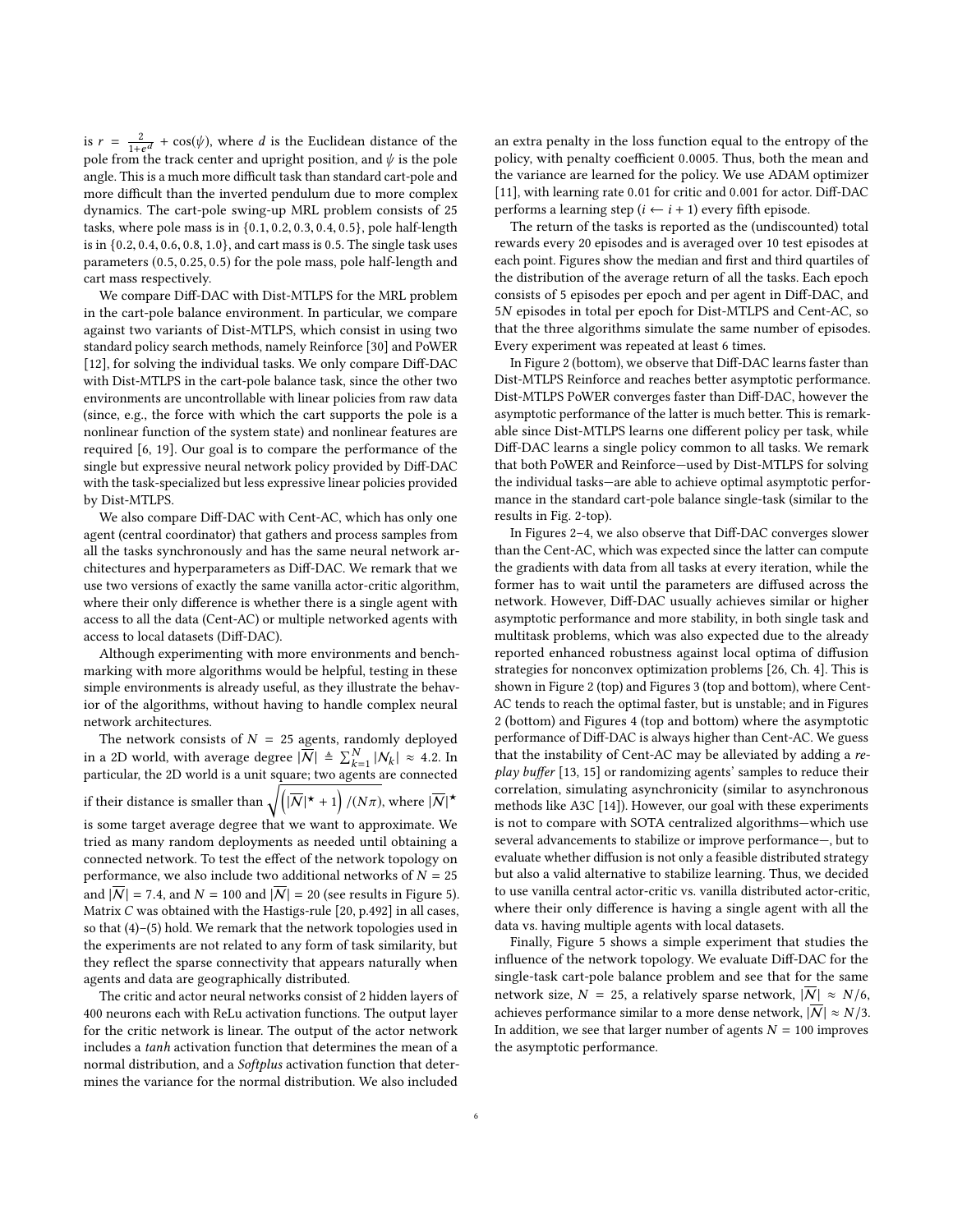<span id="page-6-2"></span>

Figure 2: Cart-pole balance with continuous action for single-task (top) and multitask (bottom). Cent-AC is faster than distributed approaches, but Diff-DAC achieves the best asymptotic performance.

<span id="page-6-4"></span>

Figure 3: Inverted pendulum for single-task (top) and multitask (bottom). Diff-DAC learns in both the single-task and multitask robustly. The central method learns the task quickly but is unstable.

# <span id="page-6-0"></span>7 CONCLUSIONS

We considered MRL where tasks are parametrized MDPs with parameters drawn from some distribution, and we derived an algorithm that learns a policy that performs well on average for the observed set of tasks. We defined average global variables that allowed us to use standard optimal control theory and reformulate our MRL problem as an LP. From this LP, we derived an exact,

<span id="page-6-3"></span>

Figure 4: Cart-pole swing-up for single-task (top) and multitask (bottom). Diff-DAC learns to swing-up and balance the pole consistently, while Cent-AC achieves much inferior performance.

<span id="page-6-1"></span>

Figure 5: Influence of network topology in single-task cartpole balance with continuous action. Diff-DAC combines the experience of all agents, relatively insensitive to network sparsity.

model-based actor-critic algorithm as an instance of dual ascent for finding the saddle point of the Lagrangian. This saddle-point derivation is interesting in itself and provides novel insights in the actor-critic framework. By approximating the exact method with deep neural networks, we obtained the Diff-DAC algorithm, which can scale to large number of tasks.

Simulation results showed that Diff-DAC can be faster and achieve higher asymptotic performance than the state of the art distributed algorithm for solving the MRL problem (i.e., Dist-MTLPS). This is a remarkable result since the Diff-DAC agents converge to a single common policy that behaves better than the task-dependent linear policies obtained by Dist-MTLPS. Moreover, Diff-DAC can solve complex problems that are uncontrollable from raw data by linear policies, while Dist-MTLPS requires (usually costly) feature engineering. Diff-DAC is also very stable and achieves similar or usually higher asymptotic performance than the centralized approach in both single and multitask problems. This suggests that